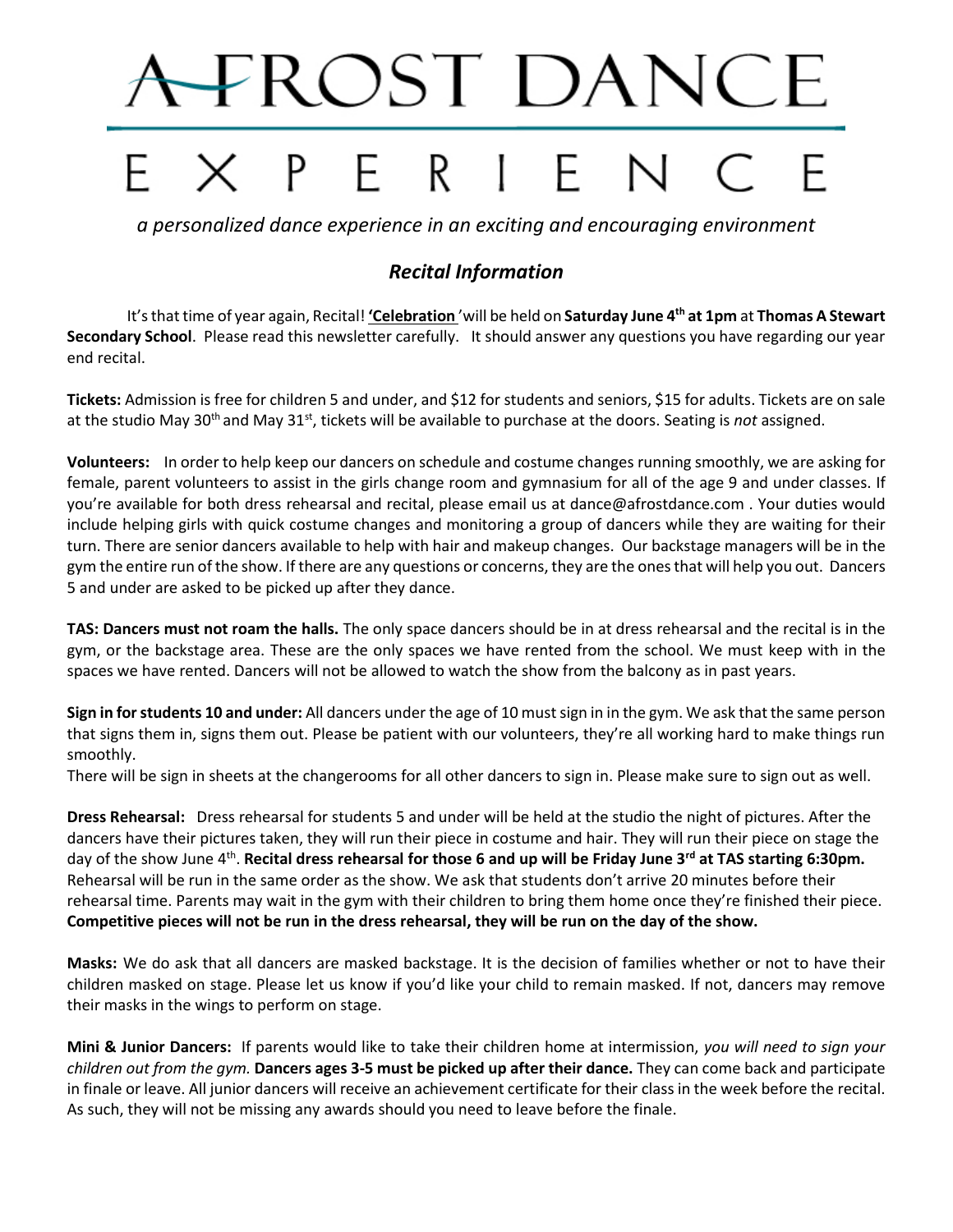**Costumes:** Parents & students are responsible for bringing costumes to and from dress rehearsals & recital. We advise using a garment bag to best protect costumes during transportation. **NO JEWELRY** is allowed on students; please keep it home so it's not lost.

**Hair:** Hair needs to be pulled back and secured off the face. It's best to do your child's hair when it is wet. For Ballet, hair needs to be pulled back tight to the head & secured in a bun with hair nets and hair pins. If your child's hair is short, please clip it back with barrettes or bobby pins. Please do not use coloured barrettes. **Dancers are not allowed to wear jewelry or nail polish to the recital - please leave all jewelry at home as we cannot be responsible for lost**  jewelry. If you are unable to take out earrings, they need to be covered with band aids as the stage lights reflect off of them.

**Make Up:** The stage lights are very bright and your child's face will appear pale on stage, therefore we ask dancers to wear a bit of makeup. Mini and Junior dancers can use blush and lipstick. Intermediate & Senior dancers are asked to wear foundation, eye shadow (browns), eyeliner, mascara and lipstick (more plum than pink please). *Full make-up is required for both the recital and the dress rehearsal.*

**Recital digital download:** All families will receive a digital download of the recital. Dancebug is doing the recording. We will send each family a code for download when it's ready late June.

**Finale:**All dancers are invited to be a part of the Finale at the end of each performance. Dancers wishing to come on stage for the finale should remain in the gym for the whole show or come back to the gym 5 numbers before the end of the show. Finale is not mandatory for the dancers.

We will not be selling flowers at this recital.

**Programs:** Our Recital Program will be paperless this year. If you'd like to print a copy of the program, it will be on the website mid-week next week. There will be a QR code available to download the program as well.

#### **On the Day of Recital you can expect:**

- All dancers to be at Thomas A. Secondary School at 12:30p.m. (1/2 hour before the recital).
- All dancers to arrive in costume with their hair & makeup done.
- Please drop your children off at the *Gym* where *you will need to sign in Mini and Junior dancers and then sign them out when you pick them up.* (once dancers age 3-5 have danced, they must be picked up)
- During recital, students will change in the **gym** or in an assigned **change room**
- There will be volunteers to help students get prepared for their numbers.
- A volunteer will gather your child's group and lead them on stage for you to enjoy watching their smiling faces
- You may want to send some activities for your child during the waiting period before they go on stage. **Please make sure to label everything you bring in.**
- We ask that all students stay with their groups in the gym so we can keep it organized and safe for everyone.
- If your child is in more than one number, you may want to send a healthy, peanut and banana free snack for your child, including water to drink, as it is **a clear liquid that will not stain costumes**. **No gum please!** After the show, students are welcome to join the rest of the studio on stage for finale. A volunteer or assistant will escort your child to and from the backstage area.

**Recital Etiquette: If you need to leave the auditorium for any reason, we ask that you do so** *only* **between dance numbers. It can be distracting for the dancers on stage when the audience is moving and doors are opening.** There is no flash photography allowed during the performance. Please note that there is no food or drink allowed in the auditorium.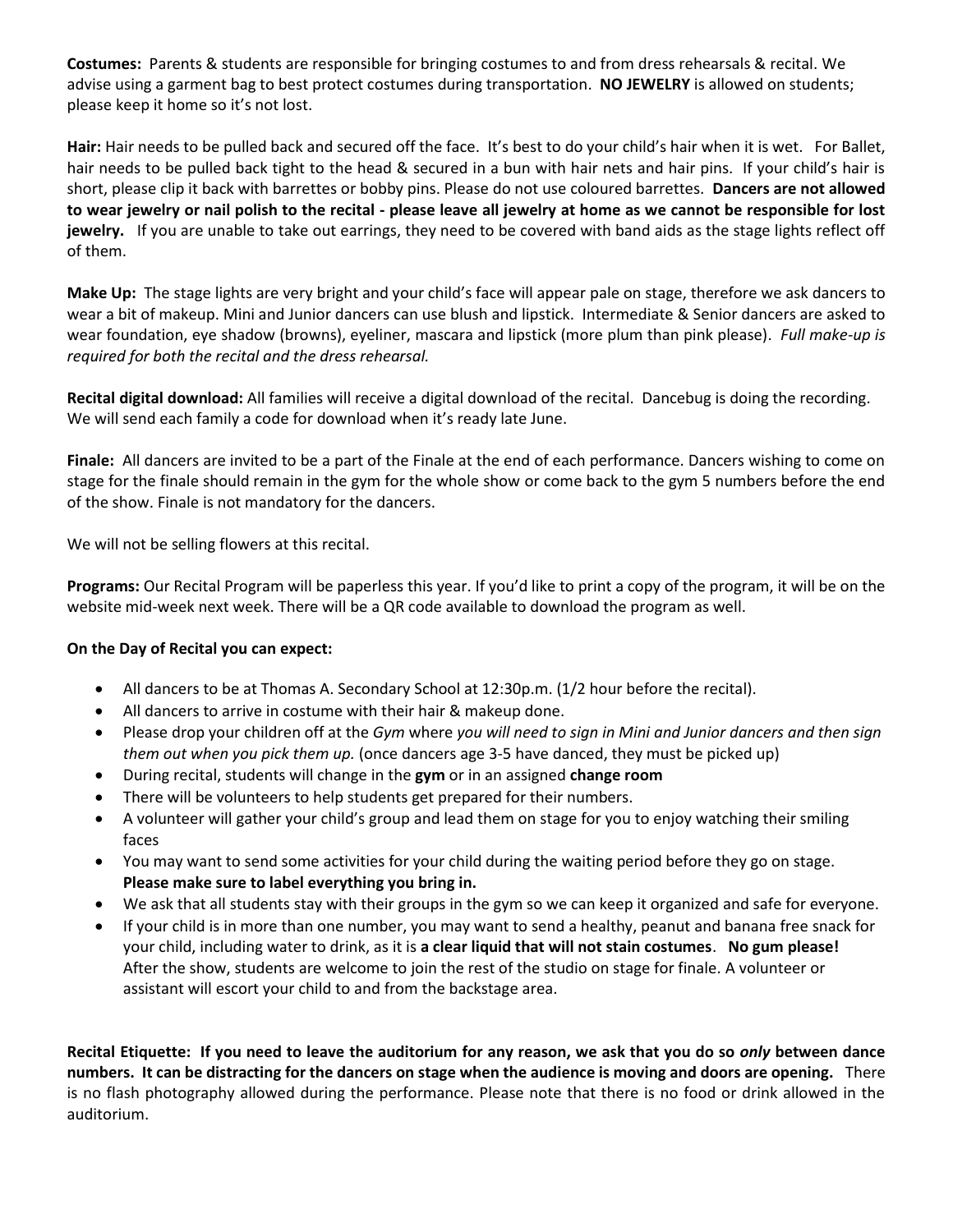## **Dress Rehearsal Schedule June 3rd at TAS**

| 6:30pm             | <b>Sleeping Beauty</b>   | Ballet 15+ Wednesday           |
|--------------------|--------------------------|--------------------------------|
| 6:35pm             | Dance Like Yo Daddy      | Tap 12-14 Monday               |
| 6:40pm             | This is Me               | Ballet 9-11 Thursday           |
| 6:45 <sub>pm</sub> | Les Sylphides            | Pointe 14+ Wednesday           |
| 6:50pm             | Let's Go                 | Hip Hop 9-11 Monday            |
| 6:55 <sub>pm</sub> | Time after Time          | Contemporary 12-14 Tuesday     |
| 7:00pm             | A Musical                | Musical Theatre 15+ Tuesday    |
| 7:05pm             | Mamma Mia                | Ballet 7-8 Saturday            |
| 7:10pm             | <b>Bruno</b>             | Musical Theatre 9-11 Tuesday   |
| $7:15$ pm          | <b>Memories</b>          | Ballet 12-14 Monday            |
| 7:20 <sub>pm</sub> | Unstoppable              | Acro Level 2 Tuesday           |
| $7:25$ pm          | J Team                   | Hip Hop 7-9 Friday             |
| 7:30pm             | A Tomorrow               | Contemporary 15-16 Monday      |
| 7:35pm             | Shut Up and Dance        | Jazz 9-11 Friday               |
| 7:40pm             | When Can I see You Again | Jazz 7-9 Friday                |
| 7:45pm             | Run Away                 | Contemporary 10-12 Wednesday   |
| 7:50pm             | Conga                    | Tap 15-16 Tuesday              |
| 7:55pm             | Stronger                 | Hip Hop 15+ Wednesday          |
| 8:00pm             | One                      | Acro Level 3-4 Thursday        |
| 8:05pm             | Here Comes the Sun       | Lyrical 8-10 Friday            |
| 8:10pm             | Tribe                    | Jazz 12-14 Thursday            |
| 8:15pm             | Say It Right             | Jazz 15+ Thursday              |
| 8:20pm             | <b>Twist That Frown</b>  | Musical Theatre 12-14 Thursday |
| 8:25pm             | <b>Bugle Boy</b>         | Tap 17+ Wednesday              |
| 8:30pm             | <b>Tik Toc</b>           | Hip Hop 12-14 Friday           |
| 8:35pm             | Dance With Me            | Tap 9-11 Thursday              |
| 8:40pm             | Only a Lifetime          | Contemporary 17+ Wednesday     |
| 8:50pm             | Alumni Dance             |                                |

# **Important Dates**

| Monday May 30th                    | <b>Regular Monday classes</b>                                    |
|------------------------------------|------------------------------------------------------------------|
| <b>Pictures</b>                    | Tuesday May 31st                                                 |
| <b>Dress Rehearsal 5 and under</b> | Tuesday May 31 <sup>st</sup> at the studio                       |
| <b>Studio Closed</b>               | Wednesday June 1 <sup>st</sup> and Thursday June 2 <sup>nd</sup> |
| Dress Rehearsal 6 and up           | Friday June 3rd at TAS 6:30pm                                    |
| <b>Recital</b>                     | Saturday June 4 <sup>th</sup> at TAS 1:00pm                      |

**If you have any questions, please don't hesitate to reach out to us by email [dance@afrostdance.com.](mailto:dance@afrostdance.com) We will return your message as soon as possible.**